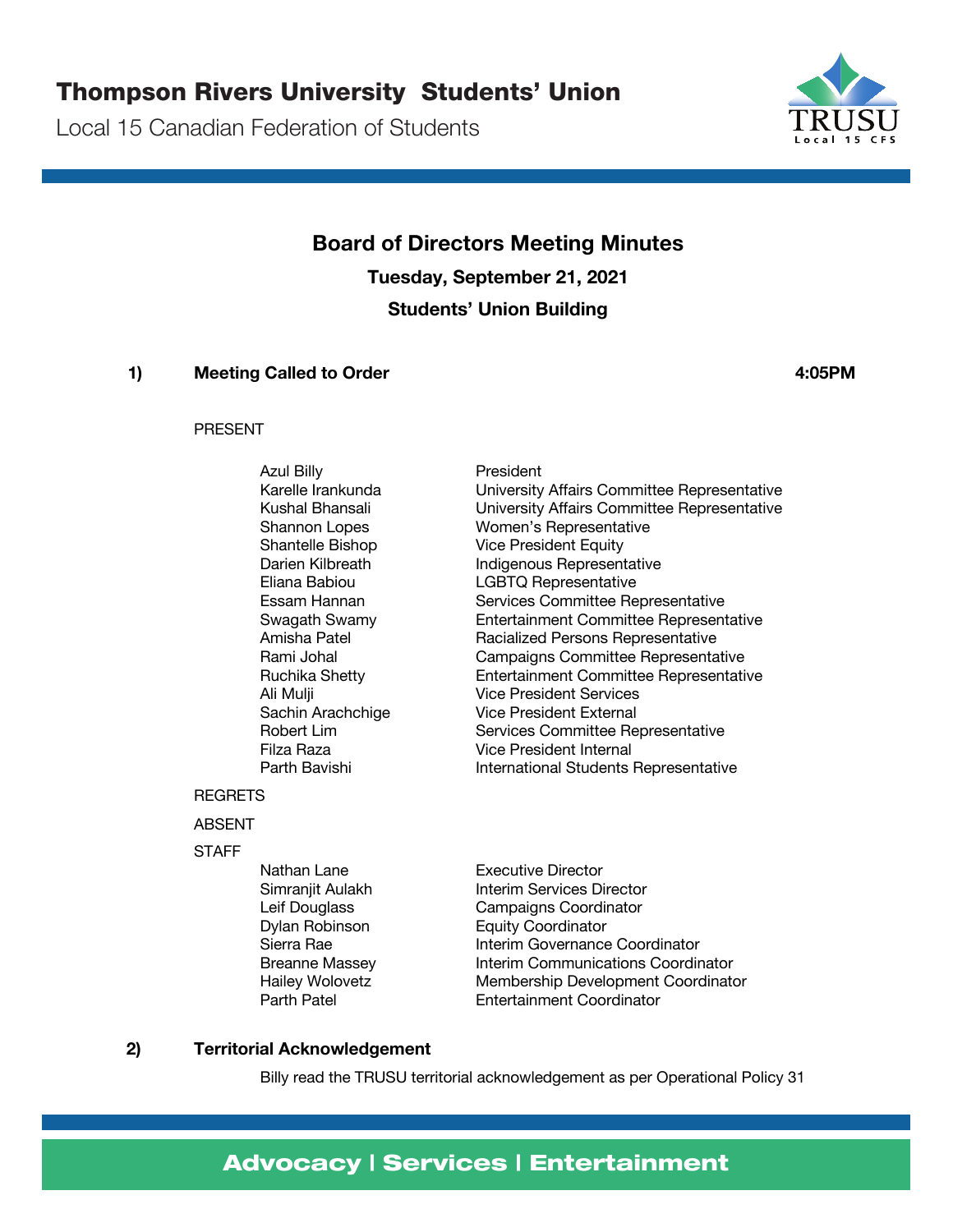

### **3) Approval of the Agenda**

### **3.1) MOTION – ADOPTION OF AGENDA**

*BISHOP/LOPES*

Be it resolved that the Board of Directors adopt the agenda as presented. **CARRIED**

### **4) Approval of the Minutes**

### **5) Correspondence**

FOR ACTION

### **Sponsorship Request – Kamloops Hindu Cultural Society – Navaratri 2021**

FOR INFORMATION

### **6) Presentation**

### **TRUSU Grants Application #2021-CG-556 Grit Series, An Evening with Gary Vanerchuck (Shivam Gaba)**

Gaba provided an overview of the application and the request for funding.

### **TRUSU Grants Application #2021-CG-555 Avalanche Search and Rescue Advanced Skills (Laury Grenier)**

Grenier provided an overview of the application and the request for funding.

### **TRUSU Grants Application #2021-GE-315 Queer Connection (Jade Abounassar)**

Abounassar provided an overview of the application and the request for funding.

### **TRUSU Grants Application #2021-CG-554 ITSC – The 24th IEEE Internationa Conference on Intelligent Transportation Systems (Ajay Ludher)**

Ludher provided an overview of the application and the request for funding.

### **7) Reports**

### **Executive Directors Report – September 20, 2021 (Nathan Lane)**

Lane reported on the operations of the Union as at September 20, 2021 and responded to questions regarding the same.

### **TRUSU Grants Report – September 17, 2021 (Hailey Wolovetz)**

Wolovetz reported the performance of the TRUSU Grants program as at September 17, 2021 and responded to questions regarding the same.

### **Club Registrations – Fall 2021 (Hailey Wolovetz)**

Wolovetz reported on the new clubs seeking ratification for the 2021/2022 Fall semester and responded to questions regarding the same.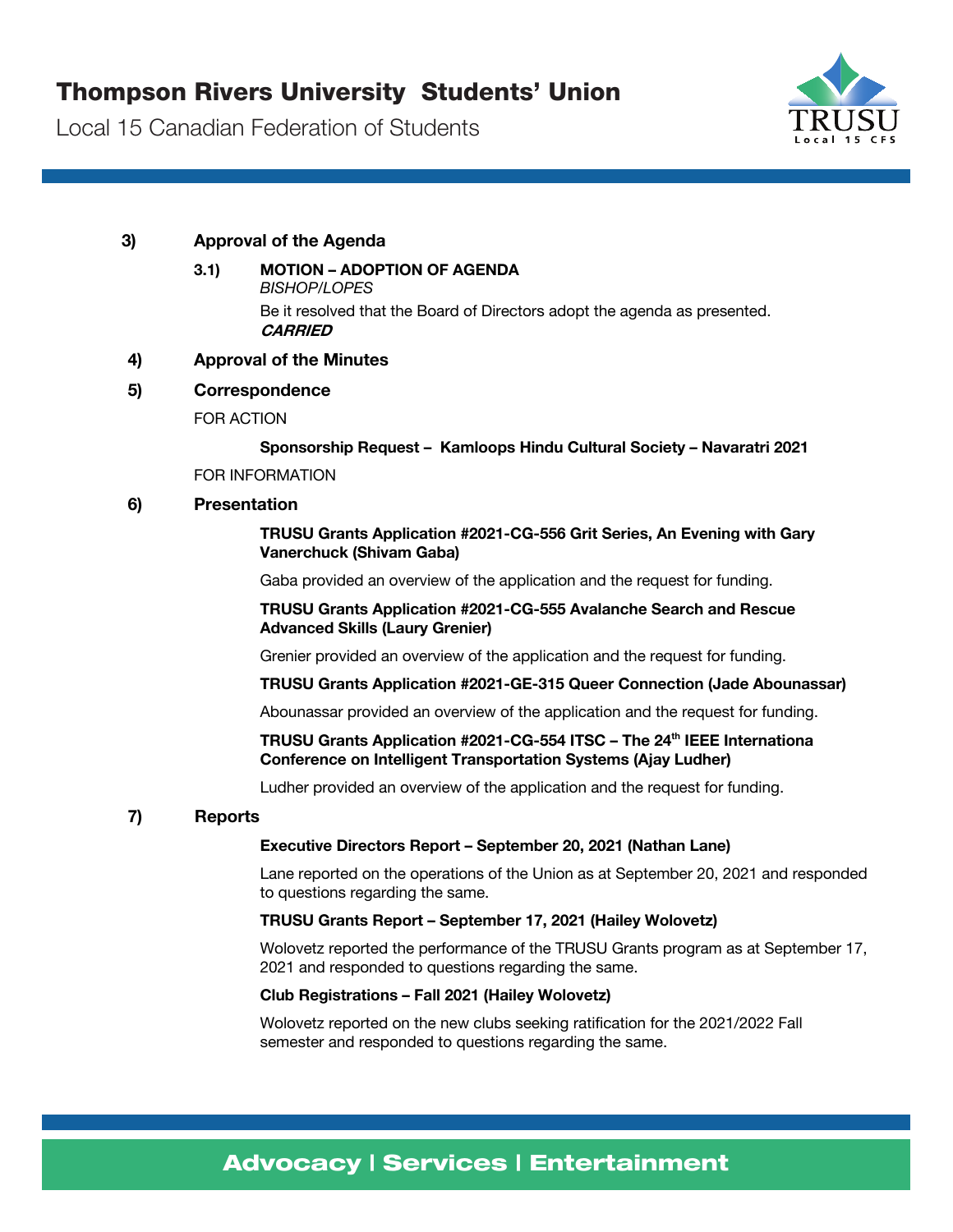

### **8) Committee Reports**

### **Advocacy Collective Report**

The Advocacy Collective reported on its activity since the last Board of Directors meeting.

### **Campaigns Committee Report**

The Campaigns Committee reported on its activity since the last Board of Directors meeting.

### **Equity Committee Report**

The Equity Committee reported on its activity since the last Board of Directors meeting.

### **University Affairs Committee Report**

The University Affairs Committee reported on its activity since the last Board of Directors meeting.

#### **Services Committee Report**

The Services Committee reported on its activity since the last Board of Directors meeting.

#### **Entertainment Committee Report**

The Entertainment Committee reported on its activity since the last Board of Directors meeting.

### **9) Old Business**

### **10) New Business**

### **10.1) MOTION – TRUSU GRANTS**

*BANSHALI/HANNAN*

Be it resolved that the Board of Directors fund TRUSU Grants Application #2021-CG-556 \$2,251.34 to attend the Grit Series, An Evening with Gary Vanerchuk Conference. **CARRIED**

### **10.2) MOTION – TRUSU GRANTS**

*SHETTY/SWAMY*

Be it resolved that the Board of Directors fund TRUSU Grants Application #2021-CG-555 \$3,000.00 to attend the Avalanche Search and Rescue Advanced Skills **Conference CARRIED**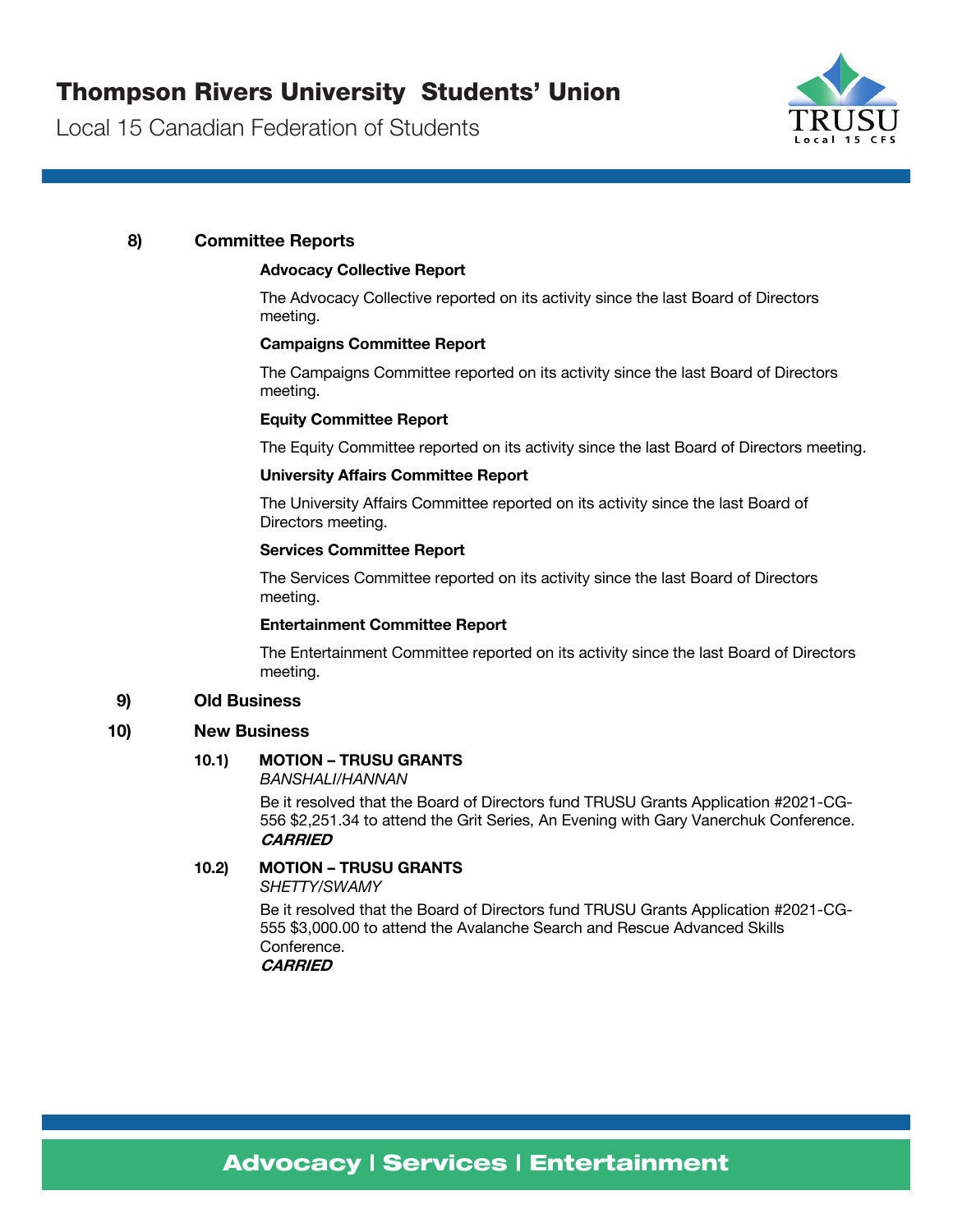

### **10.3) MOTION – TRUSU GRANTS**  *IRANKUNDA/ARACHCHIGE* Be it resolved that the Board of Directors fund TRUSU Grants Application #2021-GE-315 \$1,600.00 to host the Queer Connections event. **CARRIED 10.4) MOTION – TRUSU GRANTS**  *MULJI/RAZA* Be it resolved that the Board of Directors fund TRUSU Grants Application #2021-CG-554 \$829.68 to attend the ITSC 2021 - The 24<sup>th</sup> IEEE International Conference on Intelligent Transportation Systems. **CARRIED 10.5) MOTION – TRUSU GRANTS**  *BISHOP/LIM* Be it resolved that the Board of Directors ratify the Anime Club **CARRIED 10.6) MOTION – CLUB RATIFICATION** *RAZA/ARACHCHIGE* Be it resolved that the Board of Directors ratify the DataScience Club **CARRIED 10.7) MOTION – CLUB RATIFICATION** *RAZA/ARACHCHIGE* Be it resolved that the Board of Directors ratify the Drama and Theatre Club **CARRIED 10.8) MOTION – CLUB RATIFICATION** *RAZA/ARACHCHIGE* Be it resolved that the Board of Directors ratify the Girls Skate Club **CARRIED 10.9) MOTION – CLUB RATIFICATION** *RAZA/ARACHCHIGE* Be it resolved that the Board of Directors ratify the India Club **CARRIED 10.10) MOTION – CLUB RATIFICATION** *RAZA/ARACHCHIGE* Be it resolved that the Board of Directors ratify the Japanese Club **CARRIED 10.11) MOTION – CLUB RATIFICATION** *RAZA/ARACHCHIGE* Be it resolved that the Board of Directors ratify the Kendo Club **CARRIED**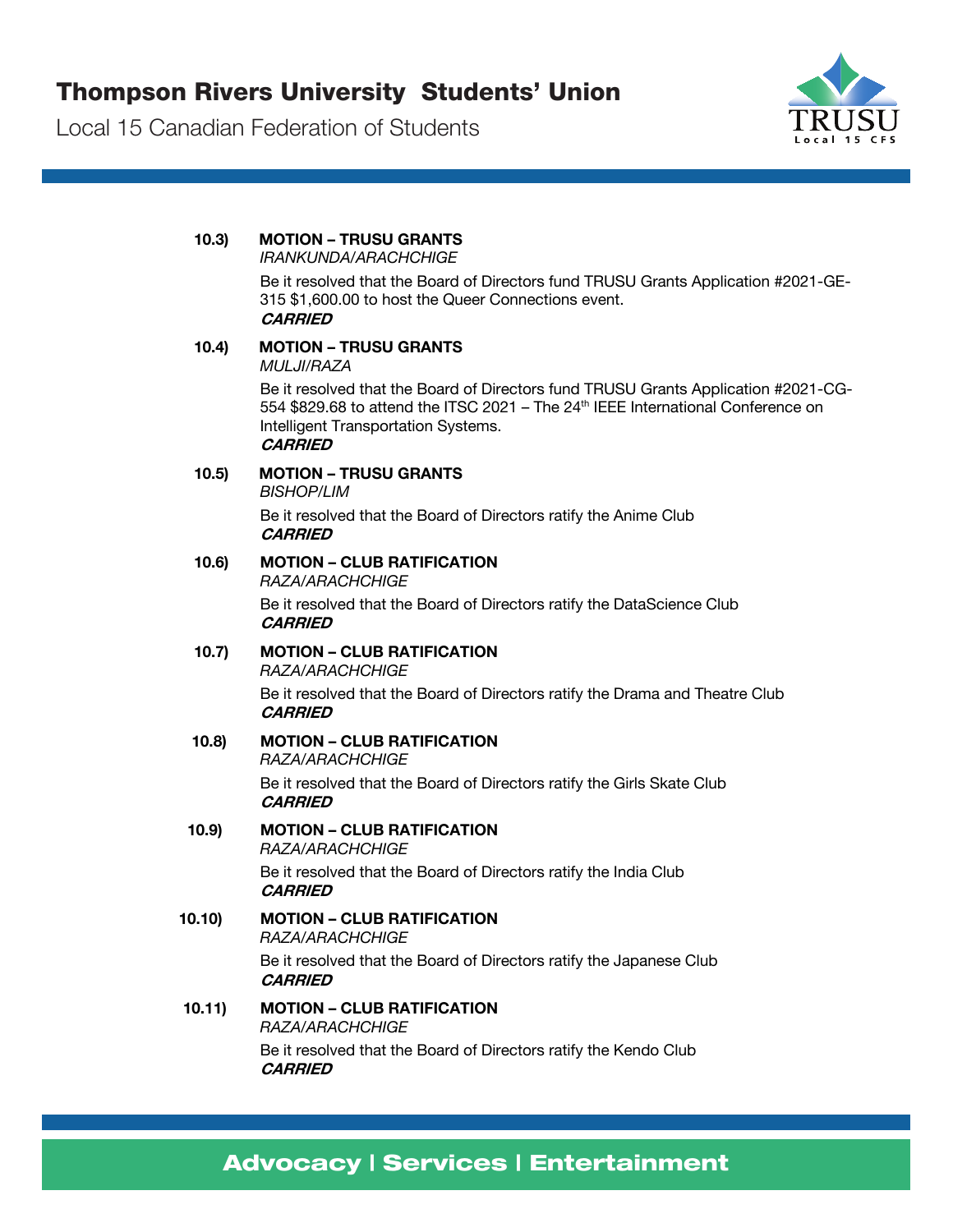

| 10.12  | <b>MOTION - CLUB RATIFICATION</b><br>RAZA/ARACHCHIGE                                                                                                                                              |
|--------|---------------------------------------------------------------------------------------------------------------------------------------------------------------------------------------------------|
|        | Be it resolved that the Board of Directors ratify the Mental Health and Law Club<br><b>CARRIED</b>                                                                                                |
| 10.13  | <b>MOTION - CLUB RATIFICATION</b><br>RAZA/ARACHCHIGE                                                                                                                                              |
|        | Be it resolved that the Board of Directors ratify the Modern Man Family Club<br><b>CARRIED</b>                                                                                                    |
| 10.14) | <b>MOTION - CLUB RATIFICATION</b><br>RAZA/ARACHCHIGE                                                                                                                                              |
|        | Be it resolved that the Board of Directors ratify the Muslim Students Club<br><b>CARRIED</b>                                                                                                      |
| 10.15) | <b>MOTION - CLUB RATIFICATION</b><br>RAZA/ARACHCHIGE                                                                                                                                              |
|        | Be it resolved that the Board of Directors ratify the RCCG Restoration Club<br><b>CARRIED</b>                                                                                                     |
| 10.16  | <b>MOTION - CLUB RATIFICATION</b><br>RAZA/ARACHCHIGE                                                                                                                                              |
|        | Be it resolved that the Board of Directors ratify the Rotaract Club<br><b>CARRIED</b>                                                                                                             |
| 10.17) | <b>MOTION - CLUB RATIFICATION</b><br>RAZA/ARACHCHIGE                                                                                                                                              |
|        | Be it resolved that the Board of Directors ratify the Chamber Choir Club<br><b>CARRIED</b>                                                                                                        |
| 10.18  | <b>MOTION - CLUB RATIFICATION</b><br>RAZA/ARACHCHIGE                                                                                                                                              |
|        | Be it resolved that the Board of Directors ratify the Danceversity Club<br><b>CARRIED</b>                                                                                                         |
| 10.19  | <b>MOTION - CLUB RATIFICATION</b><br>RAZA/ARACHCHIGE                                                                                                                                              |
|        | Be it resolved that the Board of Directors ratify the Law Professional Clothing Closet<br>Club<br><b>CARRIED</b>                                                                                  |
| 10.20  | <b>MOTION - BOARD MEMBER RESIGNATION</b><br>RAZA/ARACHCHIGE                                                                                                                                       |
|        | Be it resolved that the Board of Directors receive the resignation of Campaigns<br>Committee Representative Rahin Talukder and Graduate Students Representative Gina<br>Dillon.<br><b>CARRIED</b> |
|        |                                                                                                                                                                                                   |